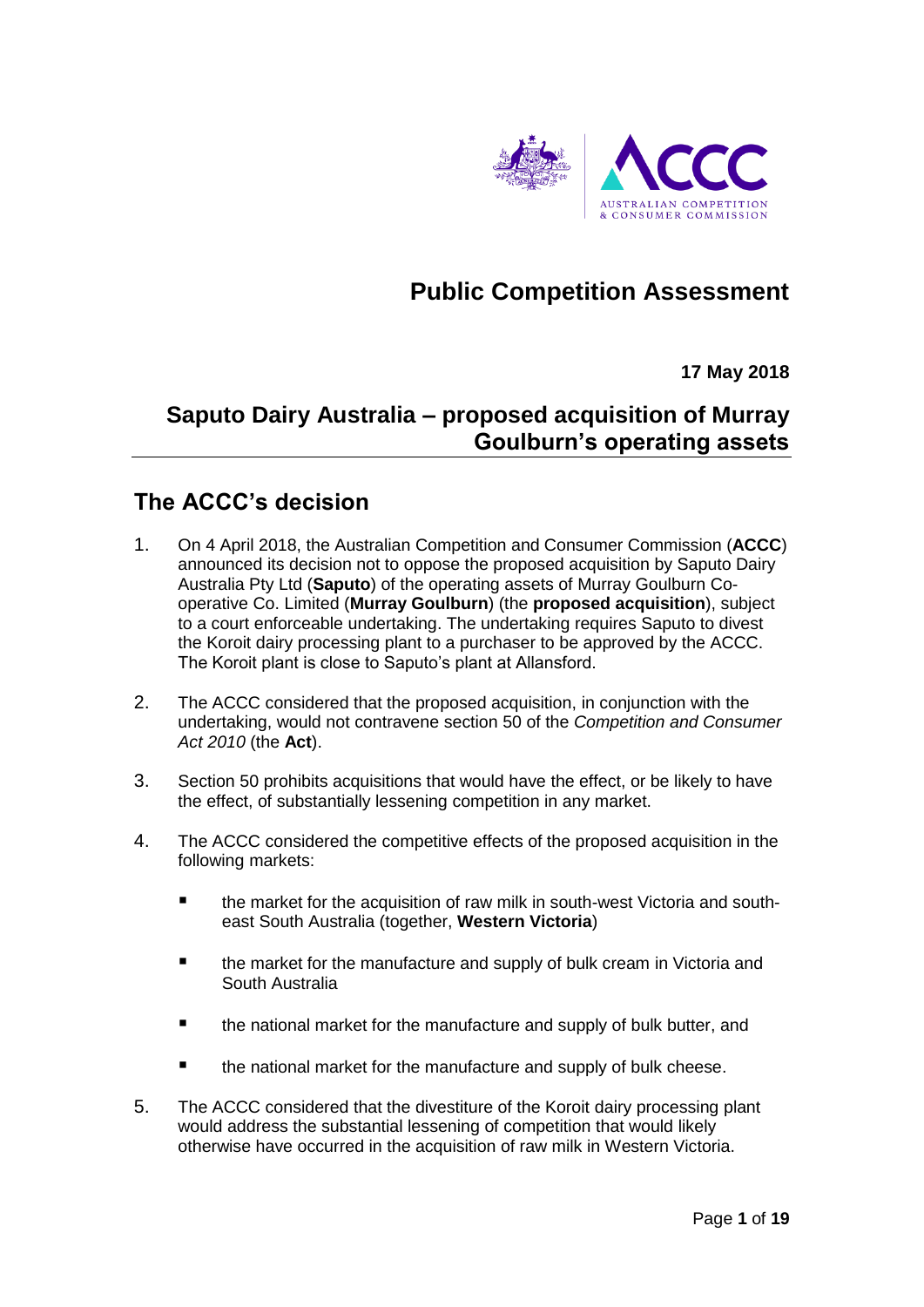- 6. Please note that this and other public competition assessments are subject to the following qualifications:
	- the ACCC considers each transaction on a case-by-case basis and so the analysis and decision outlined in one assessment will not necessarily reflect the ACCC's view of another transaction, even where that other transaction may involve the same or a related market, and
	- as public competition assessments are brief and do not refer to confidential information provided by the parties or other market participants, they do not set out all of the issues and information considered by the ACCC, nor all of the analysis and reasons of the ACCC.

### **The parties and the transaction**

The acquirer: Saputo

- 7. Saputo is a wholly-owned subsidiary of Saputo Inc., which is a Canadian based company.
- 8. Saputo Inc. is one of the top 10 dairy processors in the world, operating 50 manufacturing facilities across Canada, the United States, Argentina and Australia.
- 9. Saputo's Australian operations are conducted through Warrnambool Cheese and Butter Factory Company Holdings Limited (**WCB**).
- 10. Saputo through WCB has a dairy processing plant at Allansford in Western Victoria. Allansford is close to Murray Goulburn's Koroit plant. Saputo also has packaging plants in Allansford and Mil Lel, in south east South Australia. Saputo produces a wide range of dairy products. Its Australian brands include Coon, Cracker Barrel and Mil Lel cheeses and Great Ocean Road milk and cheese.

#### The target: Murray Goulburn

- 11. Murray Goulburn is an Australian dairy co-operative with farmer shareholders plus external investors (through the ASX listed MG Unit Trust).
- 12. Prior to May 2017, Murray Goulburn operated 11 processing sites located across New South Wales (1), Victoria (7), Tasmania (2) and Qingdao in China (1). In May 2017, Murray Goulburn announced the closure of three processing sites, following reduced milk intake across the business. These sites were Edith Creek in Tasmania and Rochester and Kiewa in Victoria. Murray Goulburn subsequently sold the Edith Creek site to Dutch Mill (Australia) Pty Ltd. It closed the Rochester plant and postponed the closure of Kiewa.
- 13. Murray Goulburn owns the Devondale and Liddells brands and produces a wide range of dairy products, including fresh milk, ultra-heat treated (**UHT**) milk, milk powder, cheese, cream and butter.
- 14. Murray Goulburn has recently faced financial difficulties. These are outlined below under 'Recent events in the dairy industry' and 'Future with and without the acquisition'.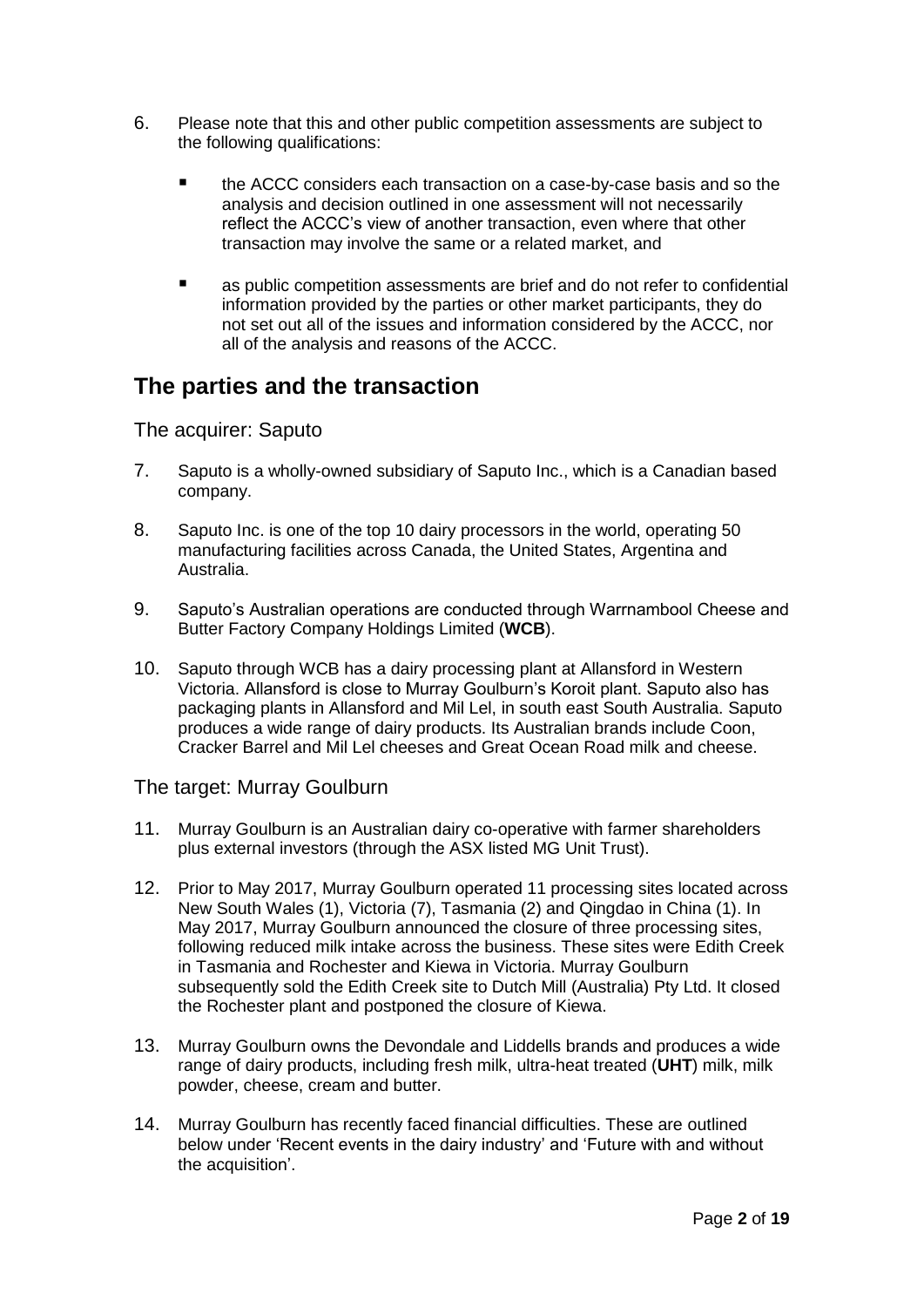#### The transaction

- 15. The Saputo proposal involved the acquisition of all Murray Goulburn's operating assets related to dairy processing, manufacturing, distribution and sale, including land, equipment, inventory, brands, leases and contractual arrangements with customers and suppliers, including dairy farmers, and its operating liabilities.
- 16. The acquisition includes Murray Goulburn's processing facilities in:
	- Cobram, Kiewa, Koroit, Laverton North, Leongatha, Maffra and Rochester in Victoria
	- **Example 25 Figure 2.5 Figure 1.5 Figure 1.5 Figure 1.5 Figure 1.5 Figure 1.5 Figure 1.5 Figure 1.5 Figure 1.5 Figure 1.5 Figure 1.5 Figure 1.5 Figure 1.5 Figure 1.5 Figure 1.5 Figure 1.5 Figure 1.5 Figure 1.5 Figure 1.5 F**
	- Smithton in Tasmania.
- 17. As part of the transaction, Saputo agreed that it would make several commitments to existing Murray Goulburn farmers.<sup>1</sup> These commitments include:
	- **Collection**: for at least five years from FY2019, Saputo must collect milk from active Murray Goulburn farmers (who supply milk to Murray Goulburn as at the date of Murray Goulburn's 2017 Annual General Meeting and on completion of the proposed acquisition), on terms no less favourable than Murray Goulburn's existing collection terms. Following this period, Saputo must use reasonable endeavours to continue to collect milk on reasonable terms, provided that Saputo is entitled to charge a reasonable costrecovery amount for transport, handling and storage costs; and
	- **Future milk price**: For a minimum of five years from FY2019, Saputo must pay active Murray Goulburn farmers a market competitive farmgate milk price (**FMP**). That FMP will be not less than the greater of WCB's FMP or the average of the final available weighted average FMPs published by the two largest competing milk processors in the Southern Milk Region<sup>2</sup> or NSW Milk Region<sup>3</sup> (as applicable).<sup>4</sup>

<sup>&</sup>lt;sup>1</sup> See Murray Goulburn's Explanatory Memorandum to shareholders and unitholders for the proposed acquisition, p16, available a[t https://www.asx.com.au/asxpdf/20180314/pdf/43sdx65b05z054.pdf.](https://www.asx.com.au/asxpdf/20180314/pdf/43sdx65b05z054.pdf)

<sup>&</sup>lt;sup>2</sup> The 'Southern Milk Region' includes the following regions: eastern South Australia and the western dairy region in Victoria; the Gippsland dairy region in Victoria; the Murray dairy region in central and northern Victoria and southern New South Wales; and Tasmania.

<sup>&</sup>lt;sup>3</sup> The 'NSW Milk Region' includes the following regions: South Coast of NSW; Southern Central Highlands; Central West; Northern Tablelands; Hunter Valley; and Manning Valley.

<sup>&</sup>lt;sup>4</sup> The ACCC's informal clearance is a decision not to oppose the proposed acquisition pursuant to section 50 of the Act. It is not an approval or clearance of other conduct (such as the FMP commitment) that may fall for consideration under other provisions of Part IV of the Act.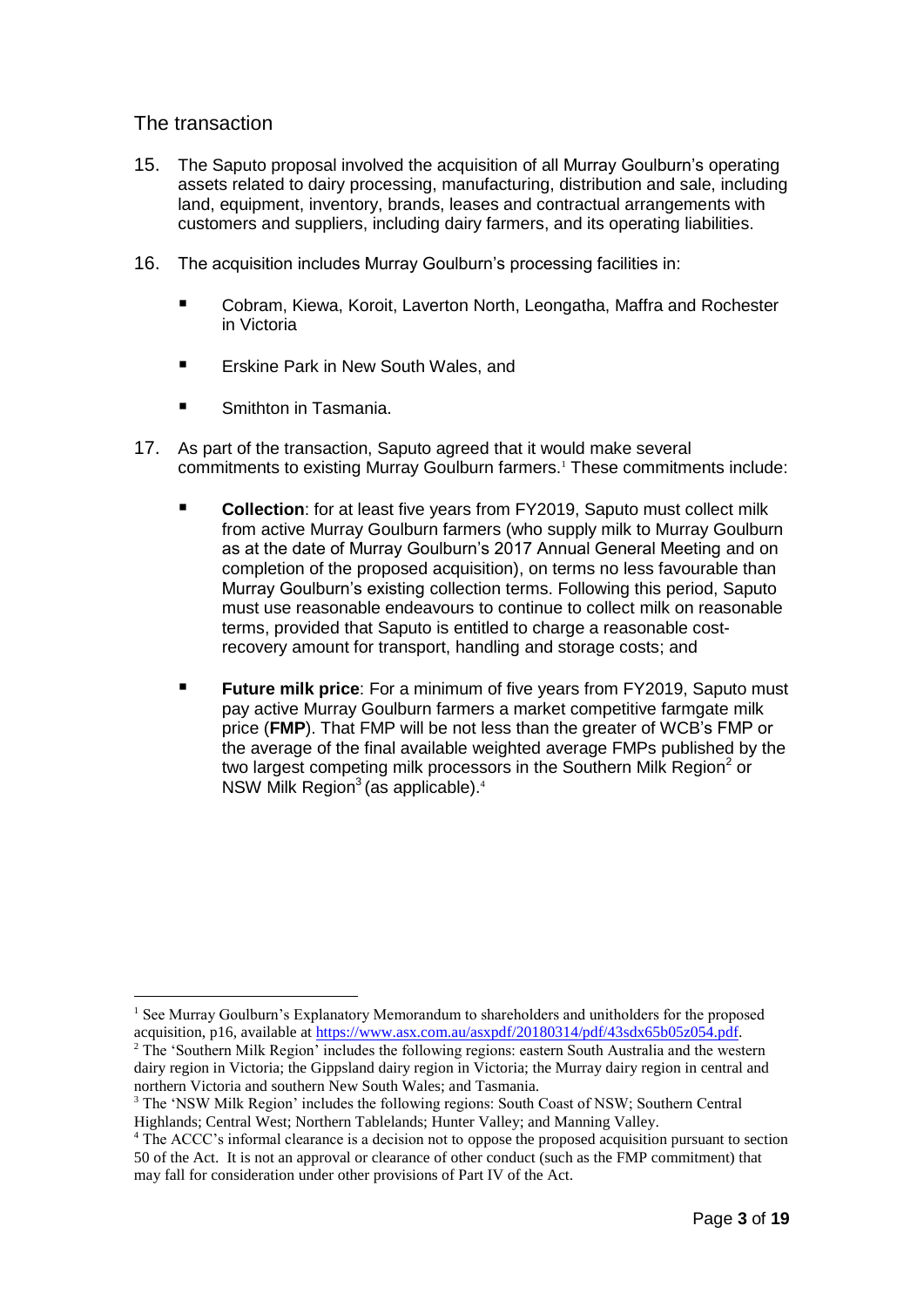## **Review timeline**

18. The following table outlines the timeline of key events for the ACCC in this matter.

| <b>Date</b>      | <b>Event</b>                                                                                                                                                                     |
|------------------|----------------------------------------------------------------------------------------------------------------------------------------------------------------------------------|
| 17 November 2017 | ACCC commenced review under the Merger Process<br>Guidelines.                                                                                                                    |
| 4 December 2017  | Closing date for submissions from interested parties.                                                                                                                            |
| 21 December 2017 | ACCC requested further information from Saputo.                                                                                                                                  |
| 18 January 2018  | ACCC received further information from Saputo.                                                                                                                                   |
| 2 February 2018  | Former provisional decision date of 15 February 2018<br>delayed due to the ACCC requiring more time to consider<br>data and other information.                                   |
| 1 March 2018     | ACCC published a Statement of Issues outlining preliminary<br>competition concerns.                                                                                              |
| 5 March 2018     | Saputo announced its proposal to offer an undertaking to the<br>ACCC to divest the Koroit facility to address the ACCC's<br>competition concerns.                                |
| 22 March 2018    | Closing date for submissions relating to draft section 87B<br>undertaking.                                                                                                       |
| 28 March 2018    | Former proposed decision date of 29 March 2018 delayed to<br>allow the ACCC to consider the feedback received from<br>market participants on the undertaking proposed by Saputo. |
| 4 April 2018     | ACCC announced it would not oppose the proposed<br>acquisition, subject to a section 87B undertaking accepted by<br>the ACCC.                                                    |

19. The total elapsed time from start to finish was just over four and a half months. The total period net of time taken by the parties to submit information or documents was 71 business days.

### **Market inquiries**

20. The ACCC conducted market inquiries with a range of industry participants, including farmers, competitors, potential competitors, downstream customers, industry bodies and other interested parties. Submissions were sought throughout the review in relation to the substantive competition issues and the undertaking proposed by Saputo to address the ACCC's concerns.

## **Statement of Issues**

21. On 1 March 2018, the ACCC published a Statement of Issues on the proposed acquisition identifying a number of competition issues. In the Statement of Issues, the ACCC stated its preliminary view that the proposed acquisition would be likely to substantially lessen competition in the market for the acquisition of raw milk in Western Victoria, due to the overlap between Saputo's Allansford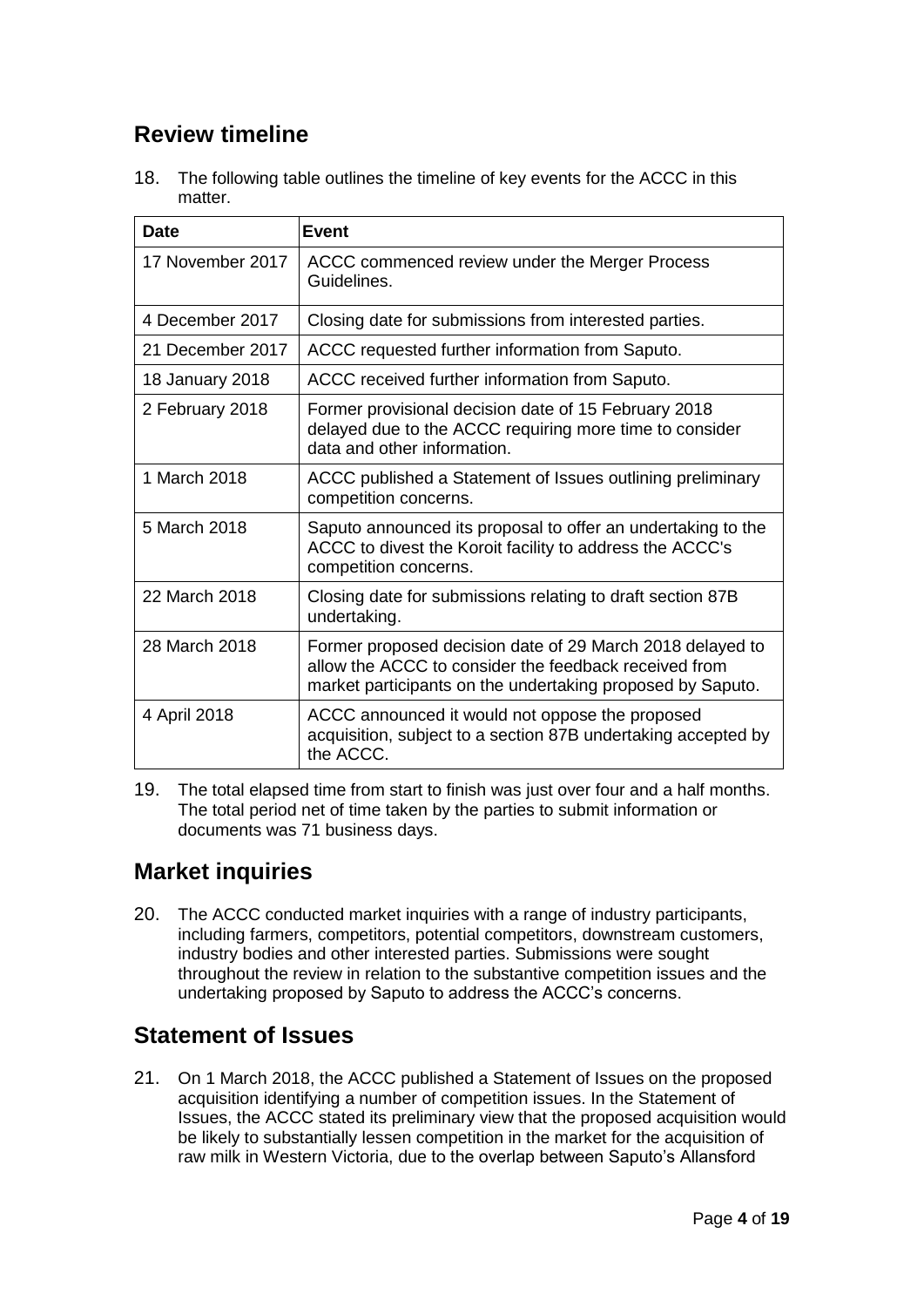plant and Murray Goulburn's Koroit plant. The ACCC did not have concerns about other geographic areas as there were no overlapping assets or operations.

- 22. The Statement of Issues noted that Saputo (at Allansford) and Murray Goulburn (at Koroit) own the two largest processing plants in Western Victoria and while Fonterra and some smaller players would continue to provide some constraint on a combined Saputo-Murray Goulburn, competition for the acquisition of raw milk in Western Victoria would likely decrease if Saputo acquired the Koroit plant. This decrease in competition would likely result in lower farmgate milk prices (**FMPs**), less favourable contractual terms and/or reduced non-price offers (e.g. financial support or sign-on bonuses) for farmers than they would otherwise receive.
- 23. The ACCC did not consider that processors outside of Western Victoria, or the threat of new entry or expansion, would provide sufficient competitive constraint on a combined Saputo-Murray Goulburn in Western Victoria.
- 24. The Statement of Issues also stated the ACCC's preliminary view that the proposed acquisition was not likely to substantially lessen competition in the downstream markets for the supply of fresh milk, cheese, cream and butter by processors.

### **Industry background**

#### Farmers

 $\overline{a}$ 

25. Farmers produce raw milk and supply it to dairy processors or milk brokers. This raw milk is processed to create different dairy products.

#### Other dairy processors

- 26. Dairy processors acquire raw milk from farmers and process the milk to manufacture dairy products. There are a number of other dairy processors that operate in Western Victoria, where Saputo currently operates through WCB:
	- Fonterra Australia Pty Ltd (**Fonterra**) is a subsidiary of New Zealand based Fonterra Co-operative Group Limited. Fonterra operates eight processing facilities in New South Wales, Victoria and Tasmania, collecting around 1.6 billion litres of milk annually. $<sup>5</sup>$  It has two processing facilities in Western</sup> Victoria, at Cobden and Dennington. Fonterra produces a wide range of dairy products, servicing customers in Australia and overseas.
	- Bega Cheese Limited (**Bega**) is an ASX-listed company with processing facilitates located in Melbourne and in Strathmerton and Tatura in northern Victoria and Bega in New South Wales. Bega collects around 650 million litres of milk per year.<sup>6</sup> The company primarily supplies cheese and bio nutrients (for the health and nutrition markets).
	- Union Dairy Company (UDC) is a new entrant that commenced operating in August 2017. UDC is a joint venture between The Midfield Group (a

<sup>5</sup> ACCC Dairy Inquiry, Interim Report, November 2017, p 44.

<sup>6</sup> ACCC Dairy Inquiry, Interim Report, November 2017, p 45.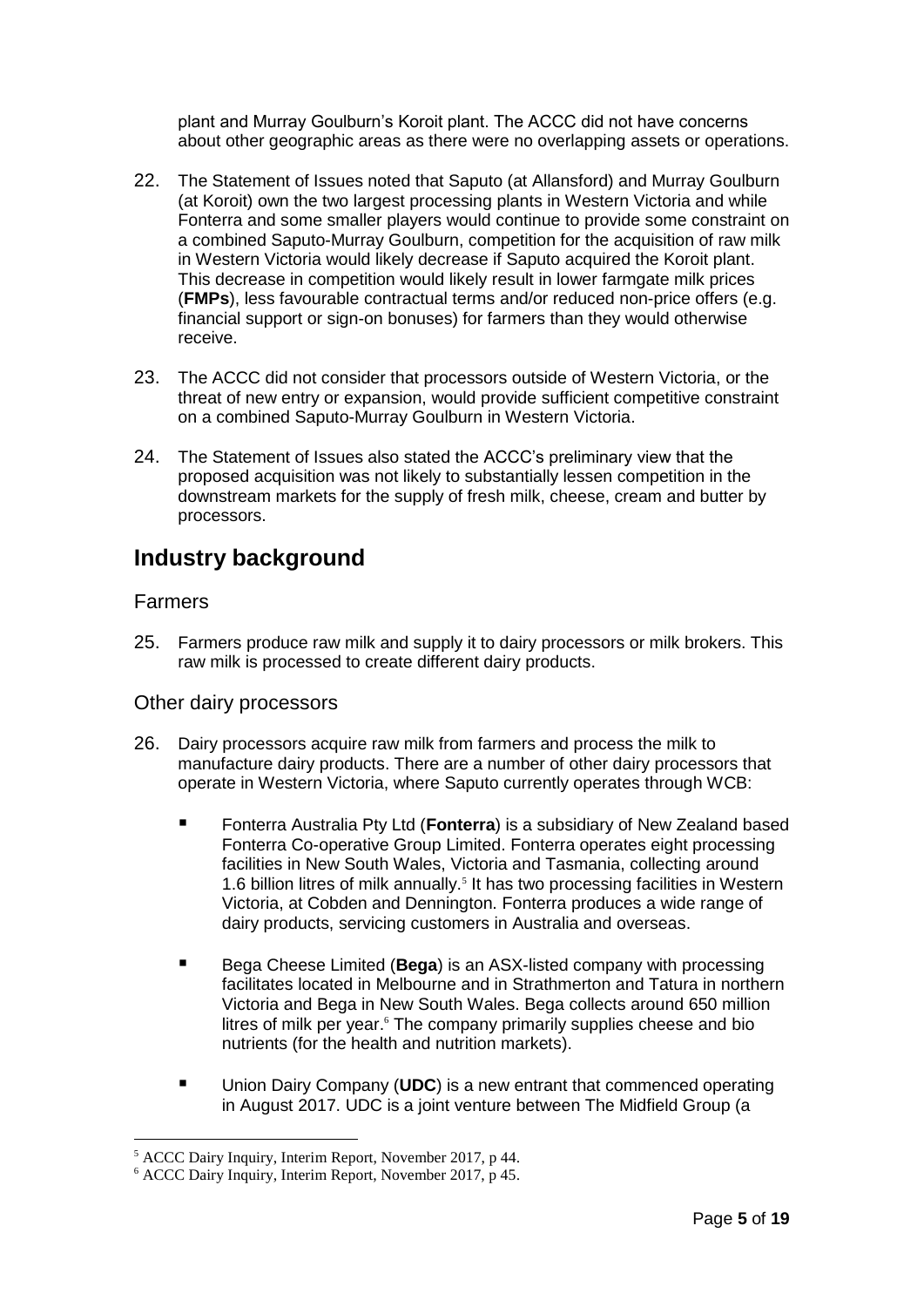meat processing company) and the Louis Dreyfus Company. It has a processing plant located in Penola, in south east South Australia. UDC manufactures milk powders, anhydrous milk fat and cream, and services both domestic and export markets.

■ Other participants in Western Victoria include, Beston Global Food Company Limited (**Beston**) and Bulla Dairy Foods (**Bulla**). Beston has recently expanded its operations and is now collecting raw milk from the market in addition to raw milk generated from its own farms. Bulla produces a range of cream-based products and in 2014 it opened a milk separation plant in order to process its own cream from raw milk.

#### **Dairy processors located outside Western Victoria**

- 27. There are a number of other dairy processors in Victoria, with plants outside of the Western Victoria region, ranging from specialty cheese manufacturers to multinational processors. These include:
	- Burra Foods Australia (**Burra**), which has a plant in southwest Gippsland and investors that include Chinese dairy processor Mengniu
	- **FIMEDE FREEDOM Foods, which has a plant at Shepparton in northern Victoria,** producing UHT milk
	- Lion Dairy and Drinks Pty Ltd (**Lion**), which is part of the Lion Group, is a food and beverage company based in Australia and New Zealand. Lion processes around one billion litres of milk annually across Australia. <sup>7</sup> Lion produces a range of dairy products, including fresh milk, flavoured milk, UHT milk, cheese, yogurt and cream. Lion has processing plants in Chelsea Heights and Morwell in Victoria, and Salisbury in South Australia; and
	- Parmalat Australia Limited (**Parmalat**), whose ultimate majority shareholder is the Lactalis Group, is a family-owned multinational company based in France. Parmalat collects around 1 billion litres of raw milk a year<sup>8</sup> and owns a number of facilities throughout Australia, including in Echuca, Bendigo North, Longwarry and Rowville in Victoria, and Clarence Gardens in Adelaide.

#### **Other dairy companies**

 $\overline{a}$ 

28. As an alternative to supplying milk directly to processors, farmers may supply milk to brokers or third parties that aggregate milk and on-sell it to processors or food manufacturers. Brokers or aggregators active in Western Victoria include Australian Dairy Farmers Corporation (**ADFC**) and Australian Consolidated Milk (**ACM**).

<sup>7</sup> ACCC Dairy Inquiry, Interim Report, November 2017, p 45.

<sup>8</sup> ACCC Dairy Inquiry, Interim Report, November 2017, p 45.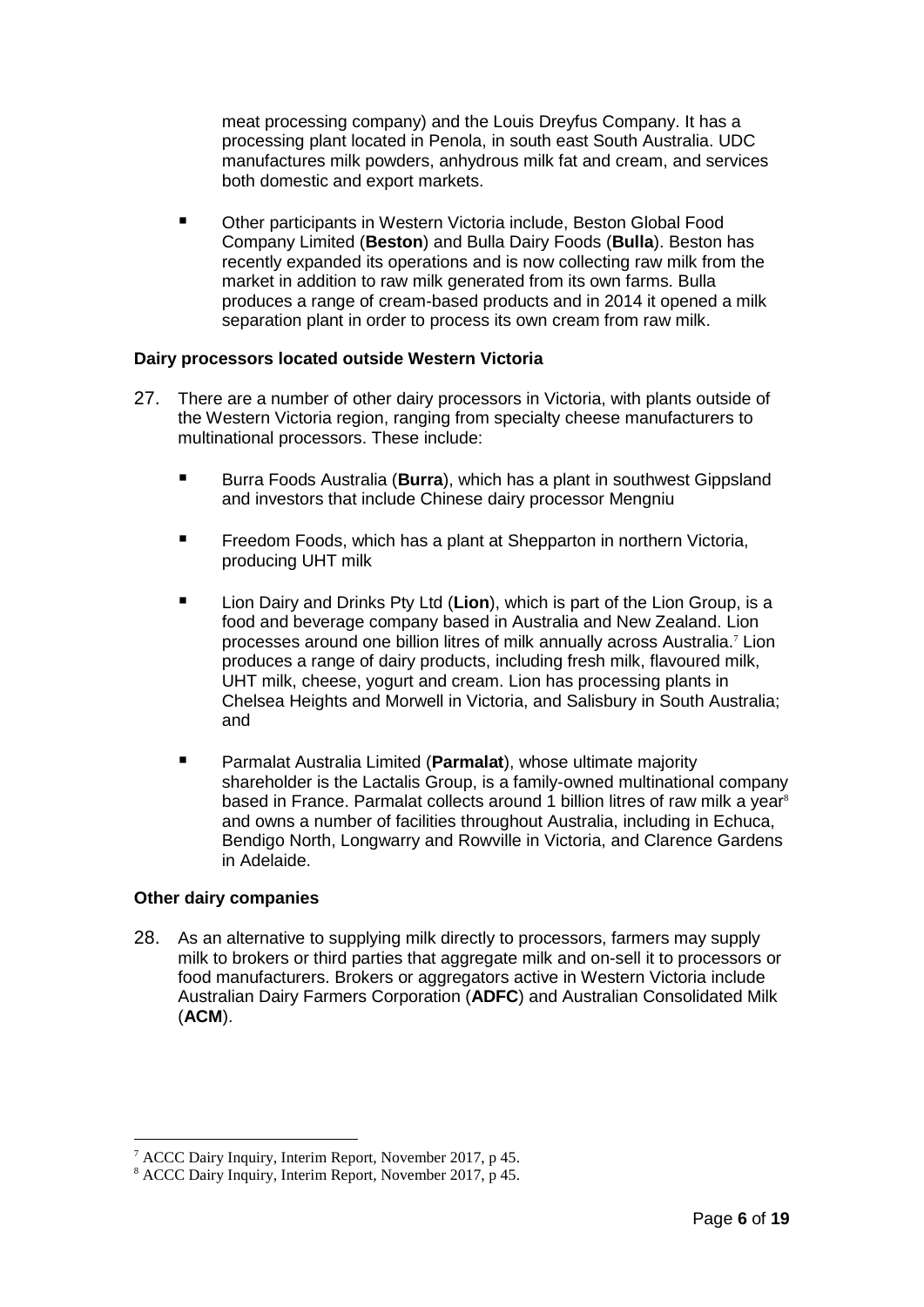#### Recent events in the dairy industry

- 29. The period during 2016 and 2017 presented a number of difficulties for the dairy industry in south-eastern Australia. Late-season reductions to the FMPs paid by Murray Goulburn and Fonterra in April 2016 (known as 'step downs') caused severe and unforeseen reductions in the incomes of dairy farmers.
- 30. In response to the Murray Goulburn step down, a significant number of farmers ceased supplying Murray Goulburn. Some farmers exited the industry; many moved processors. This significantly reduced Murray Goulburn's total milk intake in FY17.
- 31. Following the end of the FY17 season, Murray Goulburn published an opening FMP for the FY18 season of \$4.70 per kilogram of milk solids (**kgms**), while its competitors opened with effective prices (including bonuses) ranging from \$5.15 to \$5.90/kgms. Murray Goulburn then revised its opening price to \$5.20/kgms. Murray Goulburn's milk intake dropped by 30 percent in the opening months of the 2017-18 season.<sup>9</sup>
- 32. At the time of the ACCC's review, Murray Goulburn's milk intake across its business was significantly reduced compared to its historical operating volumes. Dairy processing plants tend to have high fixed costs and exhibit significant economies of scale, therefore the loss of raw milk had a significant impact on Murray Goulburn's business.
- 33. At the time of the second wave of farmer departures in mid to late 2017, Murray Goulburn announced a strategic review of its business, which led to a number of proposals from different entities to acquire Murray Goulburn or its assets.

### **Areas of overlap**

- 34. Saputo and Murray Goulburn overlap in:
	- the acquisition of raw milk from farmers located in Western Victoria, and
	- **the manufacture and supply of various dairy products to downstream** customers (such as supermarkets, food manufacturers, food service providers and international customers).
- 35. In relation to the acquisition of raw milk, Saputo and Murray Goulburn overlap in the acquisition of milk from farmers located in Western Victoria, where Murray Goulburn has a large processing plant at Koroit and Saputo has a large plant nearby at Allansford. The ACCC focused its review on the acquisition of raw milk within this region.
- 36. In relation to the manufacture and supply of dairy products, market inquiries indicated that the two parties overlap in the manufacture of various products. However, market participants only raised concerns regarding the manufacture and supply of bulk cream, cheese and butter. For all other dairy products, it

<sup>9</sup> *The Devondaler*, Issue No 383, available a[t http://www.mgc.com.au/media/51271/devondaler-february-](http://www.mgc.com.au/media/51271/devondaler-february-2018.pdf)[2018.pdf,](http://www.mgc.com.au/media/51271/devondaler-february-2018.pdf) p1.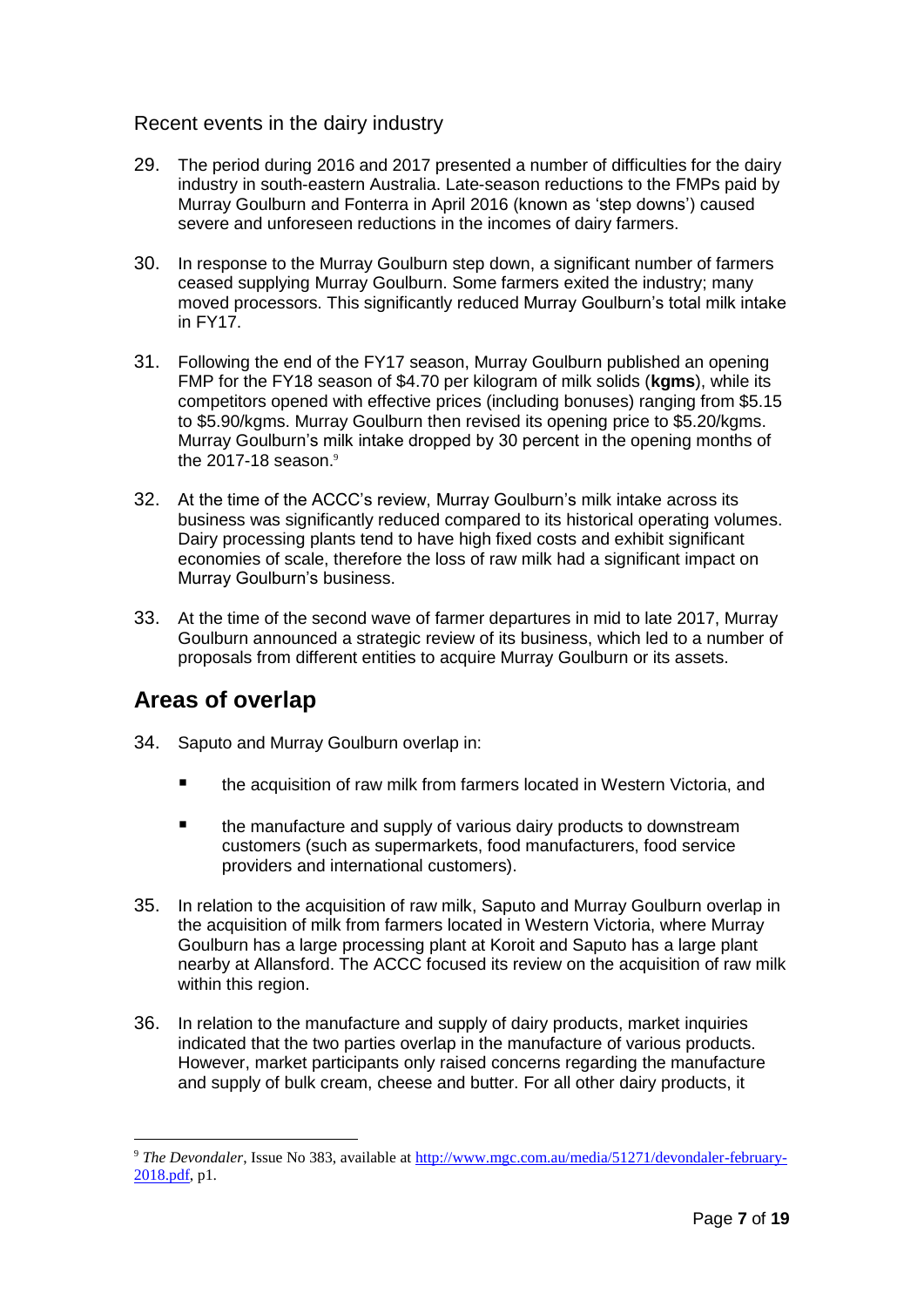appeared that there would be sufficient alternative options remaining after the acquisition and no concerns were raised by market participants.

#### Future with and without the acquisition

- 37. Section 50 of the Act prohibits mergers or acquisitions that would have the effect, or be likely to have the effect, of substantially lessening competition in a market. In assessing a proposed acquisition pursuant to section 50, the ACCC considers the effects of the acquisition by comparing the likely future state of competition if the acquisition proceeds (the "with" position) to the likely future state of competition if the acquisition does not proceed (the "without" position) to determine whether the proposed acquisition is likely to substantially lessen competition in any relevant market.
- 38. After announcing a strategic review of its business on 6 June 2017, Murray Goulburn received a number of proposals from parties interested in acquiring all or part of its business. <sup>10</sup> Media reports around the time reported that 20 parties had submitted expressions of interest for Murray Goulburn.<sup>11</sup>
- 39. On 7 February 2018, Murray Goulburn released its half-year results for FY17/18, reporting a half-year loss of \$27.5 million (compared with a half-year loss a year earlier of \$31.9 million). Murray Goulburn declared in its accounts that, subject to any material changes in circumstances, its directors continue to be of the view that the group would be able to pay its debts as and when they fell due, for at least a year.<sup>12</sup>
- 40. Murray Goulburn said in its results that, if the proposed acquisition or an alternate one did not proceed, it may not be able to pay a competitive FMP and further losses of milk may lead to asset impairment, breach of banking covenants and potential withdrawal of creditors' support. Its accounts stated that, in this case, it would need to consider selling certain assets to repay debt.<sup>13</sup>
- 41. Taking into account the number of proposals received by Murray Goulburn, the ACCC considered it likely that Murray Goulburn's assets (either in their entirety or separately) would remain in the market and be purchased by one or more alternative acquirers if the proposed acquisition by Saputo did not proceed.
- 42. The ACCC considered that any alternative acquirer of some or all of Murray Goulburn's assets, including the Koroit plant, would have a strong incentive to return them to efficient operation, competing to attract raw milk volume to do so.

 $\overline{a}$ 

[http://www.mgc.com.au/media/51215/AGM-2017-QA-Summary-final.pdf,](http://www.mgc.com.au/media/51215/AGM-2017-QA-Summary-final.pdf) p1.

<sup>&</sup>lt;sup>10</sup> Murray Goulburn, '2017 AGM O&A Summary', available at

<sup>&</sup>lt;sup>11</sup> 'Bell rings for round two in Murray Goulburn contest', *The Australian*, Business News, 12 October 2017.

<sup>&</sup>lt;sup>12</sup> Murray Goulburn, Interim financial statements and reports, 7 February 2018, available at

http://www.mgc.com.au/media/51269/2-mgc-half-year-financial-report-fy18-for-asx-.pdf, p 9. <sup>13</sup> Murray Goulburn, Interim financial statements and reports, 7 February 2018, available at

http://www.mgc.com.au/media/51269/2-mgc-half-year-financial-report-fy18-for-asx-.pdf, p 9.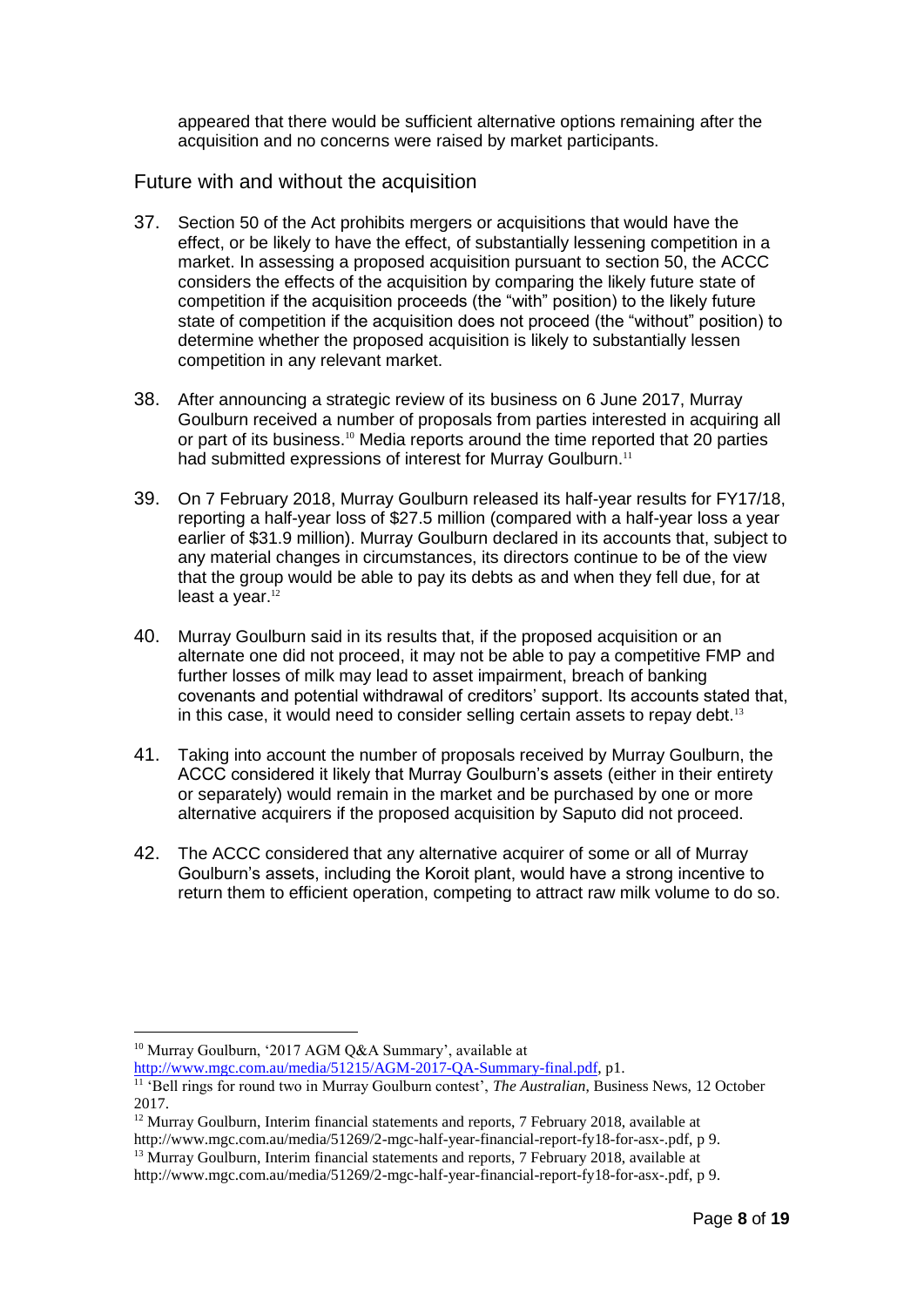### **Competition analysis – Acquisition of raw milk in Western Victoria**

43. The ACCC considered that, without the proposed undertaking, Saputo's proposed acquisition of the Murray Goulburn Koroit processing plant was likely to substantially lessen competition in the market for the acquisition of raw milk in Western Victoria.

#### Market definition

- 44. The ACCC considered that the key relevant market was likely to be the market for the acquisition of raw milk in Western Victoria.
- 45. The ACCC found that the geographic scope of raw milk markets is influenced by the distance it is financially viable for processors to transport milk from farm to factory. Whilst some processors submitted that this distance can be up to 600km, ACCC analysis of processors' purchase records during its Dairy Inquiry<sup>14</sup> showed that:
	- approximately 80 per cent of processors' raw milk purchases come from farms located within 150km of the processing plant, and
	- in excess of 95 per cent of raw milk is acquired from farms within 300km of the processing plant.<sup>15</sup>
- 46. In Western Victoria, a significantly higher share of raw milk is acquired by processors with facilities within or very near to the region (Murray Goulburn, Saputo, Fonterra, UDC and Bulla), rather than by processors outside of the region (for example, Bega, Lion and Parmalat).
- 47. The ACCC considered that the most substantial competitive constraint on Saputo would be from processors with plants located within 200 kilometres of the dairy farms which supply the Allansford and Koroit processing plants.
- 48. Whilst processors with plants located outside of Western Victoria do acquire some milk from farms located in Western Victoria, the cost of transporting milk long distances limits their presence in the market. The ACCC considered that there would need to be a significant decrease in the price of raw milk (more than 10 per cent) paid by those processors to economically compete in a substantive way in Western Victoria.
- 49. Further, the ACCC's analysis of farmer switching patterns (discussed further below) indicated that during the steps downs, when some processors significantly reduced their FMPs (by as much as 15 per cent), only a very small number of farmers switched to processors outside of Western Victoria.

<sup>&</sup>lt;sup>14</sup> On 27 October 2016 the Treasurer, the Hon Scott Morrison MP issued a notice requiring the ACCC to hold an inquiry into the competitiveness of prices, trading practices and the supply chain in the Australian dairy industry. See https://www.accc.gov.au/about-us/information-for/agriculture/dairyinquiry

<sup>&</sup>lt;sup>15</sup> ACCC Dairy Inquiry, Interim Report, November 2017, p 99.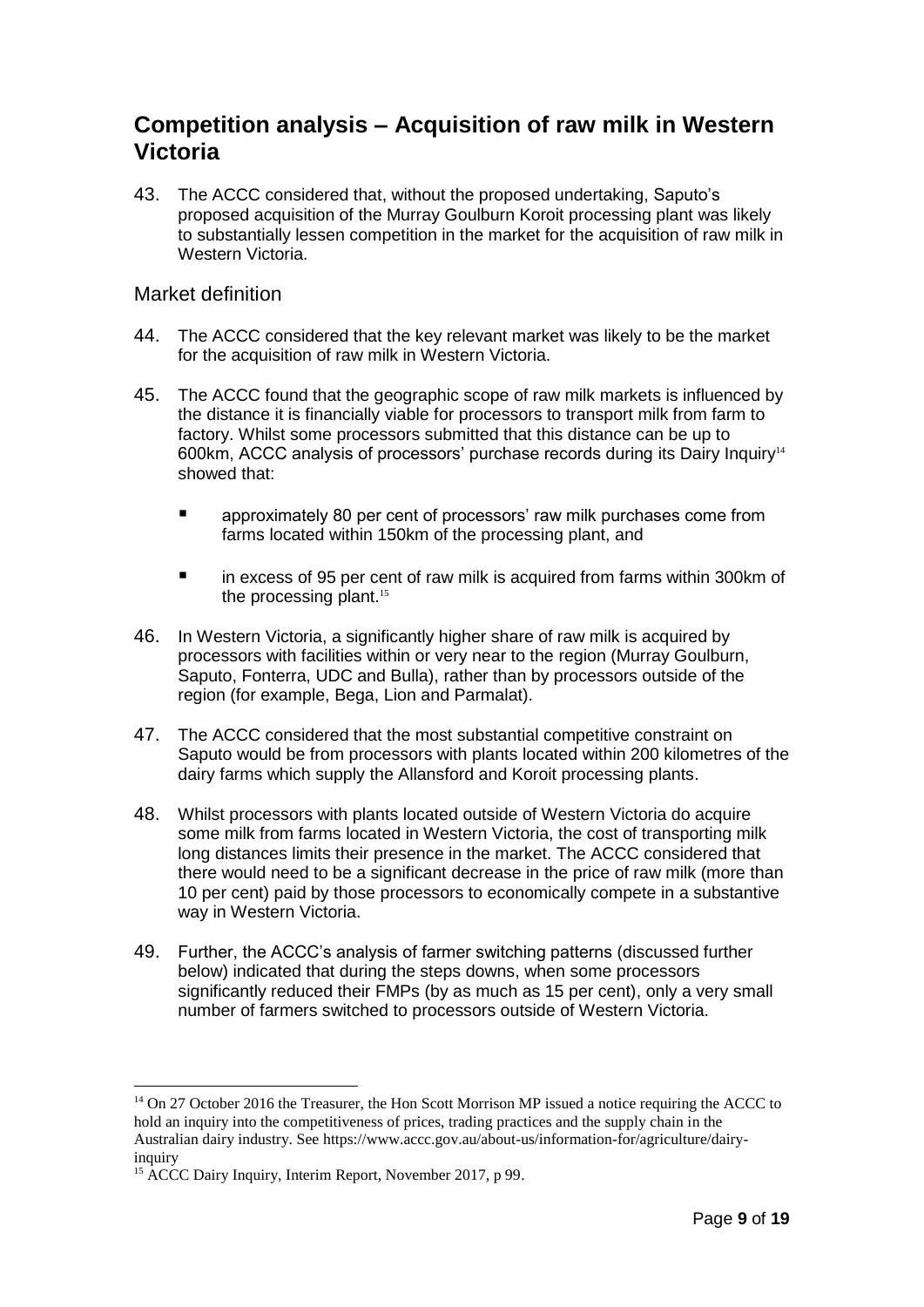- 50. Accordingly, in this matter, the ACCC considered Western Victoria to be the appropriate geographic market.
- 51. However, the ACCC noted that even based on a broader geographic area such as a region including all of Victoria and eastern South Australia – a combined Saputo-Murray Goulburn would still have by far the largest market share of raw milk acquisition, with Fonterra the next largest, and other processors with significantly smaller market shares.
- 52. The ACCC also took into consideration processors' state or region-wide pricing policies. This issue is discussed below under the heading 'Relevance of processor pricing policies'.

Closeness of competition between Saputo and Murray Goulburn

- 53. The ACCC takes into account the closeness of competition or rivalry between competing firms in the market to determine which firms exert the most competitive constraint on one another. Where rival firms have in the past competed directly with one another for customers or suppliers, then competition concerns are more likely to be raised if this rivalry is lost as a result of a merger.
- 54. The ACCC considered data, internal company documents and other information to assess the closeness of competition between Saputo and Murray Goulburn for the acquisition of raw milk; and the likely nature and intensity of competition between processors in the region with and without the proposed acquisition.
- 55. Saputo and Murray Goulburn compete to acquire milk for their respective plants at Allansford and Koroit, which are about 30 kilometres' drive from one another. These two plants are the largest in the region and account for a significant proportion of total raw milk processing capacity in Western Victoria. The ACCC estimated that a combined Saputo-Murray Goulburn would have over two-thirds of the processing capacity in Western Victoria, with Fonterra the next largest but with a much smaller share.
- 56. Market inquiries indicated that the two companies target many of the same farmers for supply and closely monitor and react to each other's conduct; and many farmers have changed from supplying one of them to supplying the other.
- 57. The ACCC analysed confidential data regarding the switching of farmers between processors and, in particular, which processors dairy farmers switched to after leaving Murray Goulburn in the period from July 2016 to December 2017. The ACCC considered that this data showed in broad terms that:
	- **F** farmers in Western Victoria predominantly switch between alternative processors with plants within Western Victoria, as opposed to processors with plants outside of Western Victoria
	- Murray Goulburn and Saputo are very close competitors
	- **FILED Fonterra is a significant but smaller competitor in the Western Victoria** region, compared to Saputo and Murray Goulburn, and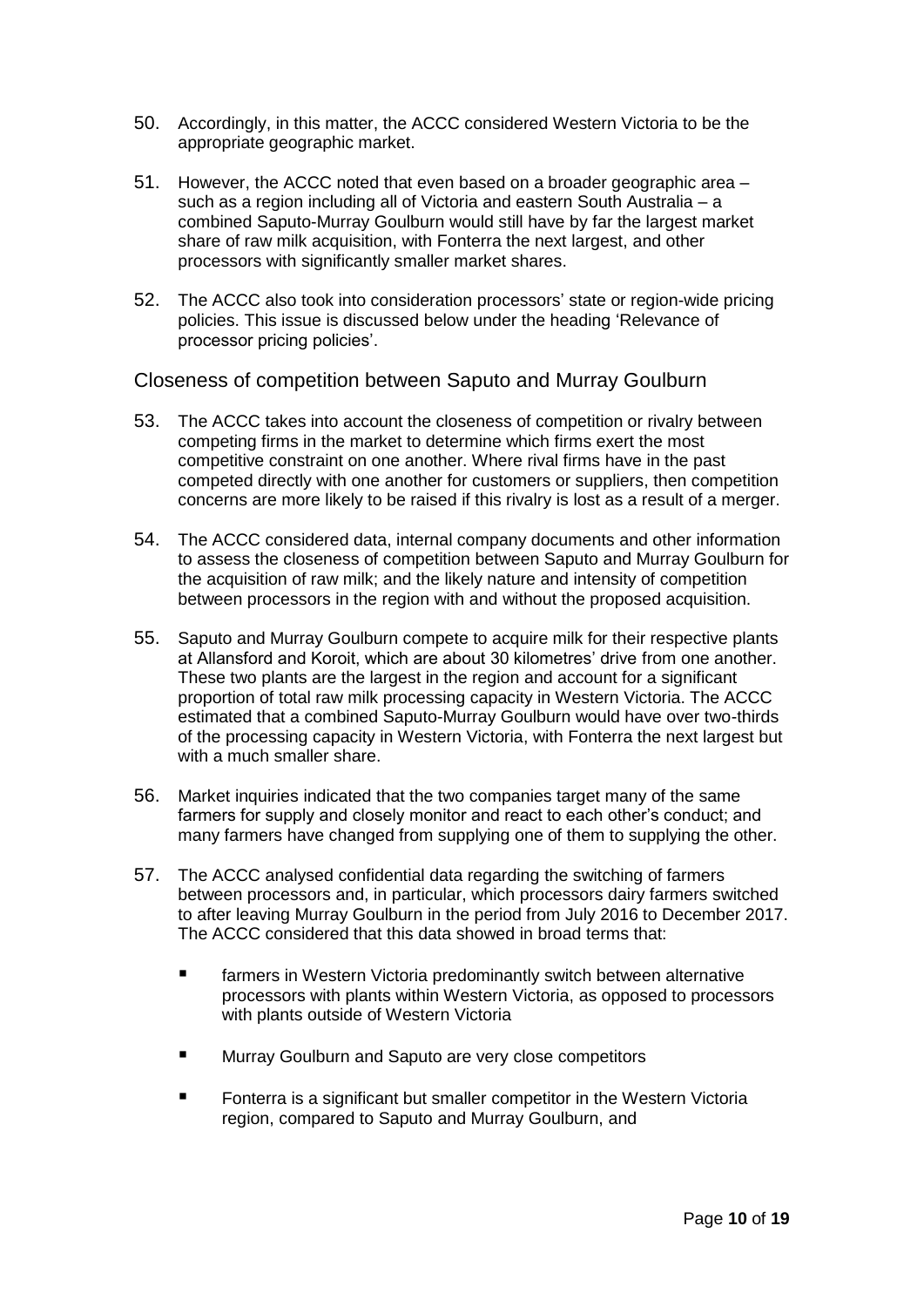- smaller processors have (or have had) some competitive impact in winning farmers, including in particular UDC during its start-up period.
- 58. The ACCC understands that the events of 2016 were unusual in the industry and farmers switched away from Murray Goulburn in greater numbers than might be expected in the normal course of events. The ACCC's Dairy Inquiry found that processors typically experience churn of their milk volumes year-on-year of between two and nine per cent. <sup>16</sup> In FY2017, Murray Goulburn's reported milk volumes dropped by 23 per cent as approximately 370 farmers switched to other processors. 17
- 59. The ACCC considered that the ability to switch between processors is an important aspect of competition for farmers in the dairy industry. Saputo provided dairy farmers in Western Victoria that were supplying Murray Goulburn with a commercial alternative. Many farmers exercised that option in the face of a substantial decrease in Murray Goulburn's FMP. If Saputo were to acquire Murray Goulburn's Koroit plant and farmers were to become dissatisfied with Saputo in the future, the reverse option would not be available to them.
- 60. The ACCC concluded that Saputo and Murray Goulburn are each other's most significant competitors in the acquisition of raw milk in Western Victoria. Although Murray Goulburn's financial difficulties have impacted its strength as a competitor in recent years, the size of its raw milk processing capacity and the quality of its assets mean that it would be likely to be a significant competitor in the future without the proposed acquisition (likely under different ownership). Saputo's proposed acquisition of Murray Goulburn's Koroit plant would eliminate this rivalry.

#### Competition from other processors

- 61. As noted above, the proposed acquisition would have combined the two processing plants with the largest processing capacities in Western Victoria by a substantial margin. However, the ACCC also considered the likely levels of competitive constraint on a combined Saputo-Murray Goulburn from other processors. The ACCC took into account the views of dairy farmers and other market participants, data and internal company documents.
- 62. The ACCC considered that, all other things being equal, dairy processors with plants closer to the dairy farms that supply Saputo (Allansford) and Murray Goulburn (Koroit) in Western Victoria are likely to place stronger competitive pressure on a combined Saputo-Murray Goulburn than those with plants located further away. This is principally because a processor's transport costs increase with distance: it is more expensive for them to acquire milk from farms located further away.
- 63. The ACCC first looked at those processors within about 200 kilometres of most of the dairy farmers that supply Saputo at Allansford and Murray Goulburn at Koroit.

<sup>&</sup>lt;sup>16</sup> ACCC Dairy Inquiry, Interim Report, November 2017, p 17.

<sup>&</sup>lt;sup>17</sup> Murray Goulburn Explanatory Memorandum, 14 March 2018, available at [https://www.asx.com.au/asxpdf/20180314/pdf/43sdx65b05z054.pdf,](https://www.asx.com.au/asxpdf/20180314/pdf/43sdx65b05z054.pdf) p25.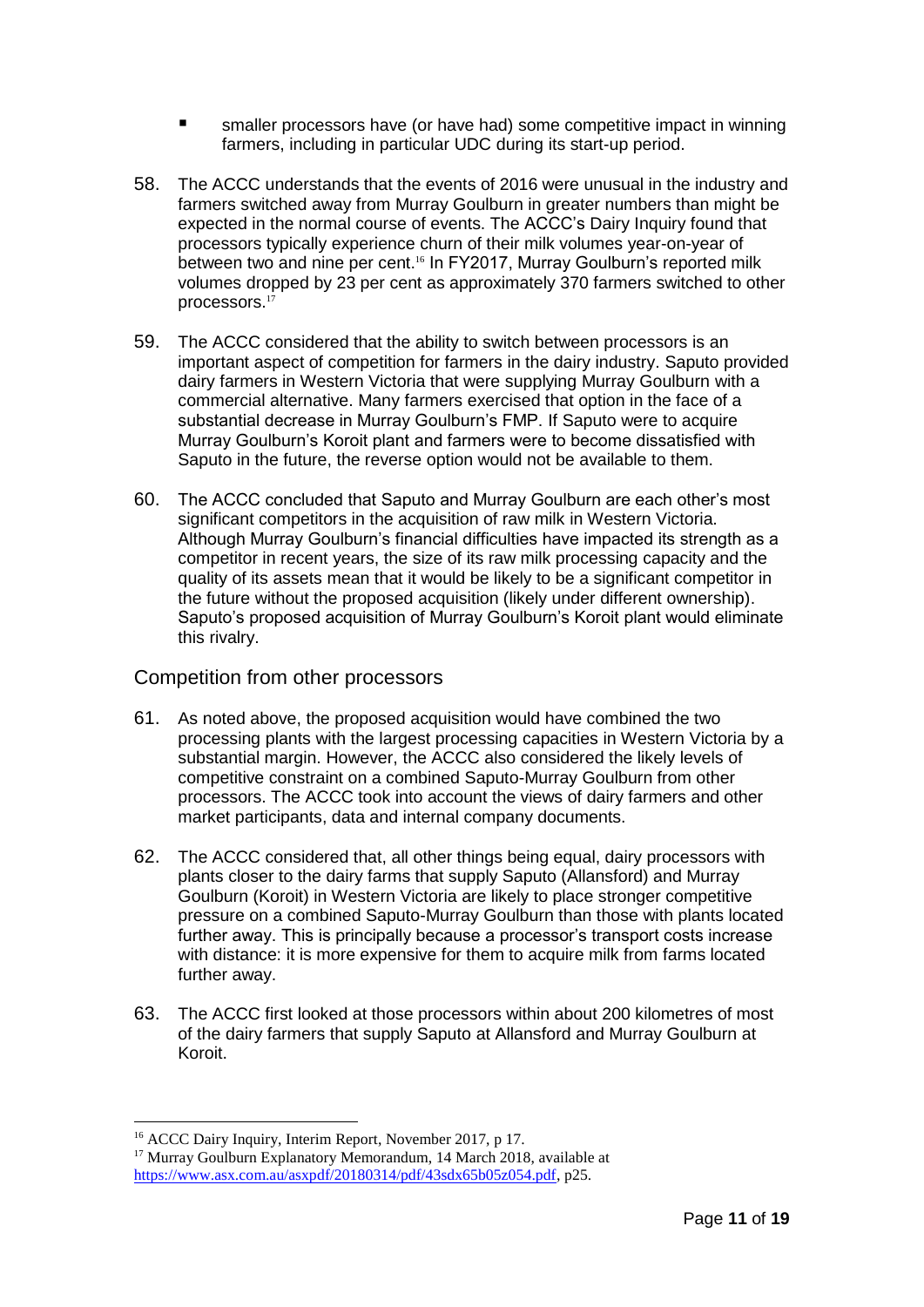- 64. Although there are a number of other processors with plants located in Western Victoria, these plants are much smaller than the combined capacity of Saputo's Allansford plant and Murray Goulburn's Koroit plant. This limits the degree of competition they could provide to a combined Saputo-Murray Goulburn.
- 65. The four main competing processors in Western Victoria are:
	- Fonterra (at Cobden and Dennington)
	- Bega (at Coburg)
	- Bulla (at Colac), and
	- UDC (at Penola).

- 66. The ACCC considered that Fonterra is a significant competitor with the ability to place a degree of competitive pressure on a combined Saputo-Murray Goulburn in Western Victoria, as it competes to acquire milk for its Cobden and Dennington plants. Dennington is close to Warrnambool and Cobden is approximately 60km away. However, the combined intake capacity of these two plants is significantly smaller than the capacity of either Saputo's Allansford or Murray Goulburn's Koroit plants. Although there is the potential for expansion of processing facilities, this would depend on a number of factors in the market including global and domestic demand for dairy products, financial circumstances of the firm, and whether or not excess capacity already exists in the market.
- 67. Bega has acquired milk in the Western Victorian region for a number of years, but its share of volumes in Western Victoria are still small compared with Saputo, Murray Goulburn and Fonterra. Bega acquires milk in this region predominantly to supply its plant at Coburg. This plant only represents a small proportion of Bega's overall production capacity, with its larger production facilities being located in New South Wales and northern Victoria. As noted above, although there is potential for the expansion of processing facilities, this can be restricted by a number of factors.
- 68. The ACCC considered the significance of UDC. UDC is a joint venture between the Warrnambool-based Midfield meat processing group, and global commodities trader Louis Dreyfus. Since commencing operations in mid-2017, UDC has taken on a significant volume of raw milk. It has been reported that UDC also has planning approval for a dairy processing site in Warrnambool.<sup>18</sup> The ACCC considered UDC's processing capacity and likelihood of expansion in assessing whether it would be a strong competitor for dairy farmers in Western Victoria. However, even with the potential expansion, UDC's intake capacity would be small compared to that of Saputo and Murray Goulburn.
- 69. Other acquirers of milk in the Western Region that farmers cited as options to supply included the following. However the ACCC considered that the degree of constraint that they would be likely to exert on a combined Saputo-Murray Goulburn would be limited:

<sup>&</sup>lt;sup>18</sup> 'First product rolls off line at the Union Dairy Company's Penola milk plant', *The Standard*, 10 August 2017, available at http://www.standard.net.au/story/4846301/first-product-rolls-off-line/.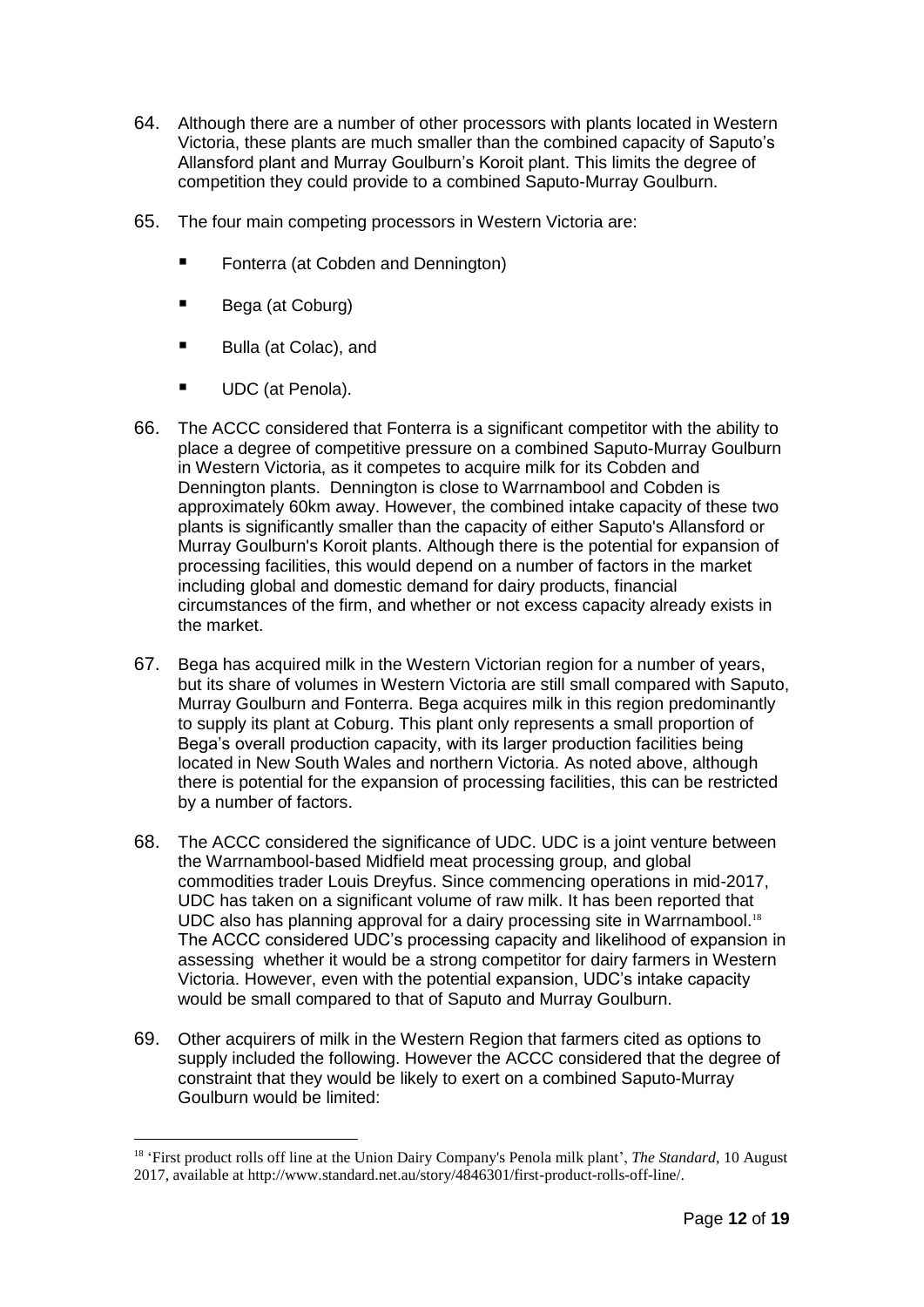- ACM
- Camperdown Dairy, which has a small processing plant at Camperdown
- Beston Global Food Company, which has moved from self-supply of raw milk to acquiring from other dairy farmers, for its plants in South Australia, about 500 kilometres from Warrnambool, and
- Australian Dairy Farmers Corporation, which acquires milk to be onsupplied to processors including Bulla's Colac plant.
- 70. The ACCC considered the competitive constraint that all of the raw milk acquirers mentioned above provide in totality. The ACCC was concerned that, given their processing capacity and the likelihood of entry or expansion (see 'Likelihood of entry or expansion' below), this group of competitors would not be enough to competitively constrain a combined Saputo-Murray Goulburn.

#### *Processors located outside Western Victoria*

- 71. The ACCC also considered the extent to which processing plants located further than 200km from the farmers who supply Allansford or Koroit may competitively constrain a combined Saputo-Murray Goulburn in setting its FMP in Western Victoria. This included Parmalat in Bendigo, Fonterra, Bega and Freedom Foods in the Shepparton region, Parmalat and Lion in the south-eastern suburbs of Melbourne and Burra to the east. Information from these processors indicated that the costs incurred in collecting and transporting milk to these plants from Western Victoria meant that they were highly unlikely to source a significant proportion of their required volumes from Western Victoria. In turn, this made them, at most, an unlikely alternative for many dairy farmers in Western Victoria.
- 72. Moreover, the seasonal milk supply patterns that are typical in Western Victoria affect the incentives and costs of processors outside that region to contract with farmers from that region. Parmalat and Lion (which have dairy processing facilities outside Western Victoria) primarily use these facilities to produce 'fresh' dairy products such as drinking milk and yoghurt. They supply these products into the domestic retail market. Producing 'fresh' dairy products requires a relatively consistent supply of raw milk year-round, in comparison to producers of products like cheese and milk powder which can be stored for longer periods.
- 73. Producers of 'fresh' dairy products, therefore, tend to place a lower value on (and therefore pay less for) supply from farms with a strong seasonal milk supply pattern.<sup>19</sup> These processors tend to target farmers with flat milk production whereas most farmers in Western Victoria have more seasonal production.
- 74. Accordingly, many dairy farmers in Western Victoria whose milk supply patterns are more seasonal may not be able profitably to supply Parmalat or Lion without changing their calving patterns. The ACCC understands changing calving patterns in this way may take at least two to three years and involve additional investments and foregone income through lost production. Furthermore, switching to an autumn calving system typically results in higher production costs

 $\overline{a}$  $19$  Meaning they produce more milk during spring than at other times of the year.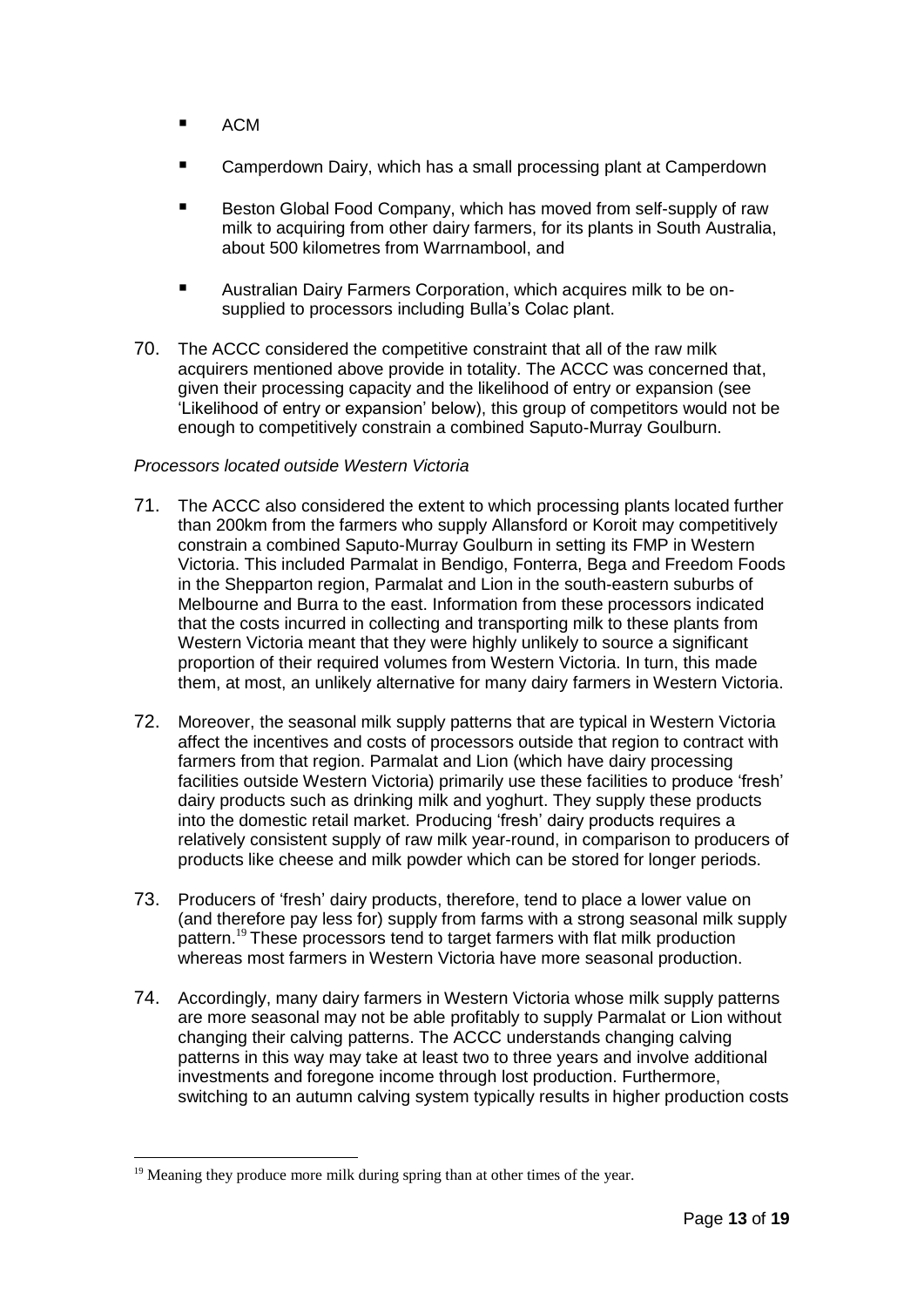and a greater risk profile for a farming business. Consequently, making this switch may be unviable or unattractive for many farmers.

#### Relevance of processor pricing policies

- 75. The ACCC understands that historically dairy processors in Australia, including Saputo, Murray Goulburn and Fonterra, have applied a single pricing policy and published a single headline farmgate milk price for the area known as the 'Southern Milk Region', which encompasses Victoria, eastern South Australia, parts of southern NSW and Tasmania.<sup>20</sup>
- 76. Processors have indicated that this policy of having a single pricing structure for the Southern Milk Region is driven by farmer preference and that having different price offers within a state such as Victoria would have a significant negative impact on their reputation with dairy farmers.
- 77. The ACCC considered whether the practice of having a single Southern Milk Region pricing structure would restrict the ability of a combined Saputo-Murray Goulburn to lower farmgate prices in Western Victoria, even if it faced limited competition for raw milk in that particular region.
- 78. The ACCC was concerned that such pricing practices would not provide sufficient protection to farmers in Western Victoria from lower farmgate prices resulting from the proposed acquisition, for the following reasons:
	- the practice of a single pricing policy for the Southern Milk Region does not mean that all farmers supplying a particular processor receive the same amount for their milk. Processors are able to tailor their offer to farmers through various means, to target the retention or recruitment of farmers with particular characteristics or from a particular location. Examples of additional offers include offers of financial support, alterations to terms and conditions, offers of no disadvantage contracts, variations to payment timing, and sign-on or other bonuses;
	- single pricing practices for the Southern Region may not necessarily continue in the future. The ACCC noted that this historical pricing pattern may have been driven largely by Murray Goulburn and its co-operative structure and other processors may have matched Murray Goulburn's approach. The removal of Murray Goulburn as a result of the proposed acquisition may remove the drive for processors in the market to continue this pricing practice. The ACCC understands the industry view that farmers would not accept such a change in policy. However, pressure from farmers may not be sufficient to constrain pricing decisions by processors, particularly if farmers do not have sufficient processor options available to them; and
	- additionally, the ACCC was concerned that if the proposed acquisition leads to Saputo and other processors, such as Fonterra, paying lower FMPs to farmers, Saputo's FMP commitment (which references the prices of WCB and the two

 $20$  The headline price announced by each processor reflects the price paid to a farm with designated production characteristics, after applying the pricing structure of the particular processor. These pricing structures vary between processors and result in different prices according to a farm's production characteristics (e.g. some pricing structures may favour seasonal milk production over flat production, or vice versa).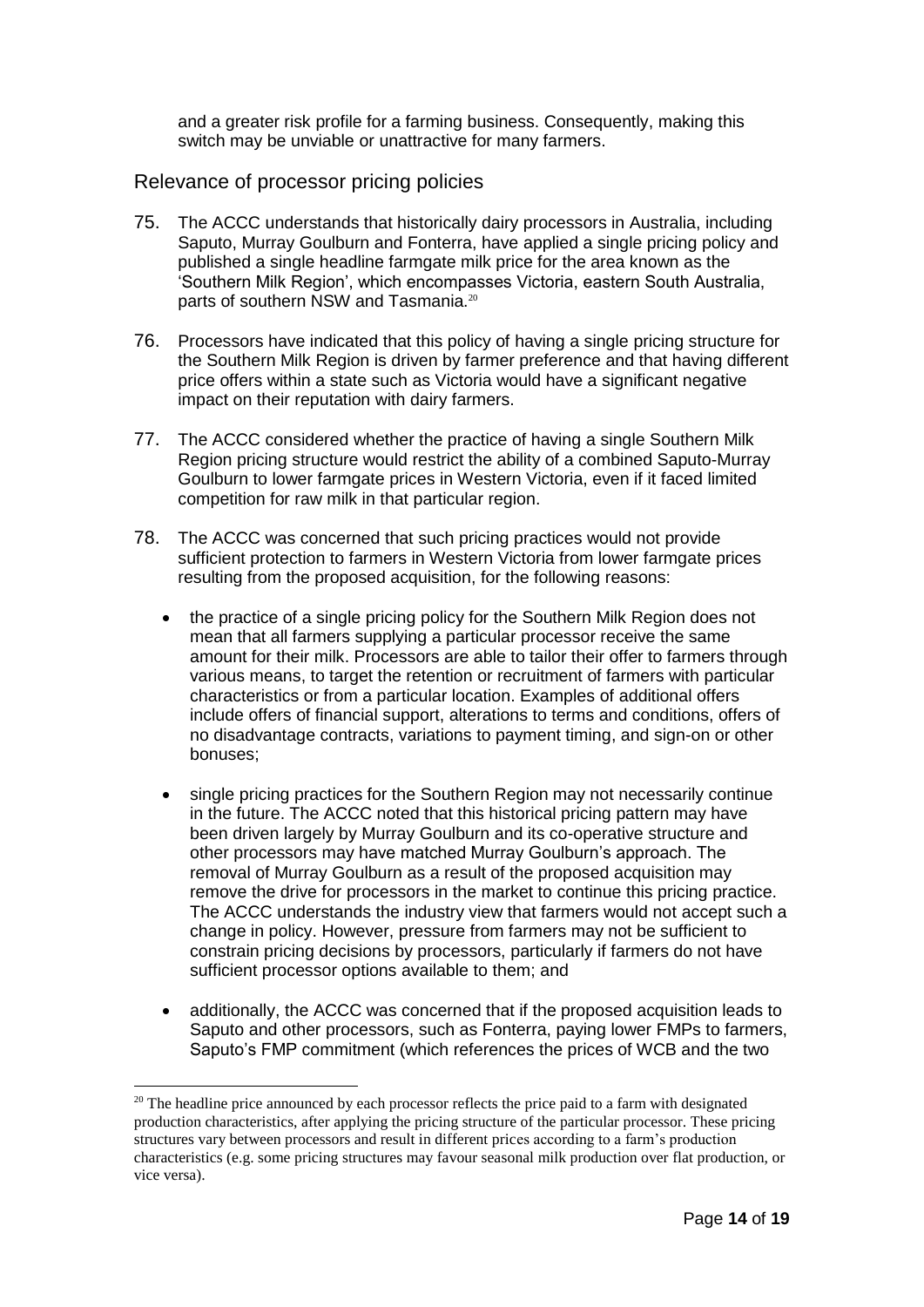largest competing processors in the region) would not be sufficient to protect farmers from price decreases.

#### Likelihood of entry or expansion

- 79. The ACCC considered whether the threat of new entry and/or capacity expansion by existing processors in Western Victoria would be likely to constrain a combined Saputo-Murray Goulburn from exercising market power.
- 80. There have been some recent examples of new entry (by UDC) and expansion plans announced by a number of existing processers (including Fonterra, ACM, Freedom Foods, Beston Foods and Burra Foods). Conversely, there are a number of examples of recent exit or failed entry in the industry, including National Dairy Products, United Dairy Power, Linear Capital/Aerem and Camperdown Dairy International (as distinct from Camperdown Dairy, which is a separate company).
- 81. Smaller scale entry and expansion by existing processors may be more feasible. However, the ACCC was concerned that small scale entry and expansion may not provide, on their own, significant competitive constraint on Saputo if the acquisition of the Koroit processing plant were to proceed.
- 82. Overall, the ACCC concluded that there were likely to be significant barriers to large-scale new entry into milk processing, including:
	- the costs of establishing milk processing infrastructure, equipment and logistics capabilities are significant and many of these would not be recovered if the entry is unsuccessful. Further, fluctuations in commodity and exchange markets can increase the risk and costs of entry;
	- incumbent processors enjoy an established presence in the industry, which can assist in retaining or attracting farmers. Smaller processors or new entrants may have difficulties matching or countering these advantages; and
	- economies of scale in production are important. A rival processor may be at a cost disadvantage if it is unable to reach the scale of the major processors in the region.

#### Summary of ACCC's views

- 83. The ACCC was concerned that the proposed acquisition of the Koroit processing plant by Saputo was likely to result in a substantial lessening of competition in the market for the acquisition of raw milk in Western Victoria, leading to reduced FMPs, less favourable contractual terms or reduced non-price offers for farmers, compared to the future without the proposed acquisition
- 84. The ACCC considered that:
	- Saputo and Murray Goulburn are each other's closest competitor and have competed directly with one another for the acquisition of raw milk in Western Victoria. Their plants are the largest in the region and together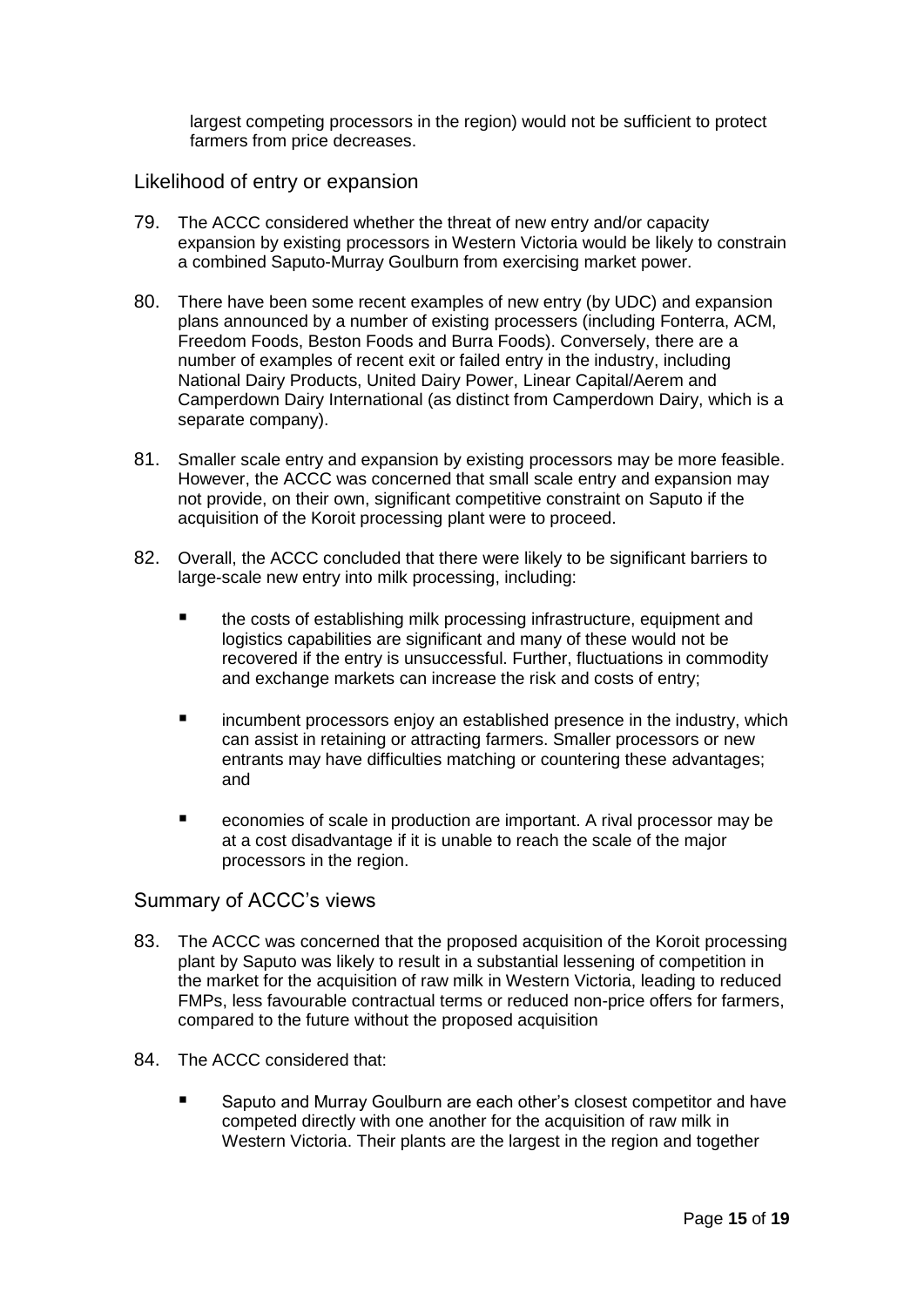account for an estimated two-thirds or more of the processing capacity in Western Victoria;

- Saputo's proposed acquisition of Murray Goulburn's Koroit plant would result in the two largest processors in the region merging and therefore reduce the number of processors in the region to which farmers could readily switch supply or threaten to switch supply, leading to farmers being paid less at least in the medium term;
- Fonterra would remain as a significant competitor in Western Victoria, along with a number of smaller processors. However, the ACCC was concerned that this group of processors independently or collectively would not be enough to competitively constrain a combined Saputo-Murray Goulburn from lowering FMPs;
- **The transport costs would limit the degree of competition from processors with** plants located outside Western Victoria;
- **new entry or expansion of the scale required to competitively constrain a** combined Saputo-Murray Goulburn seemed unlikely; and
- region-wide pricing policies and Saputo's five year price commitment were not sufficient to address the competition concerns.
- 85. The ACCC notes that if Saputo acquired Murray Goulburn, Saputo would most likely seek to increase the amount of raw milk processed at the Koroit plant from current levels, but this has to be compared with the likely future if Koroit were owned separately from Saputo's Allansford plant. The ACCC considered that another acquirer of Koroit would also seek to increase the amount of raw milk processed at the Koroit plant and, importantly, this would mean that farmers in the region would continue to have two large processors in the region competing for their raw milk supply.

### **Competition analysis – supply of bulk cream, butter and cheese**

- 86. In the Statement of Issues, the ACCC stated its preliminary view that the proposed acquisition was unlikely to result in a substantial lessening of competition in the supply of any dairy products.
- 87. Based on market feedback, the product markets that the ACCC focussed on were:
	- the market for the manufacture and supply of bulk cream in Victoria and South Australia
	- **the national market for the manufacture and supply of bulk butter, and**
	- $\blacksquare$  the national market for the manufacture and supply of bulk cheese.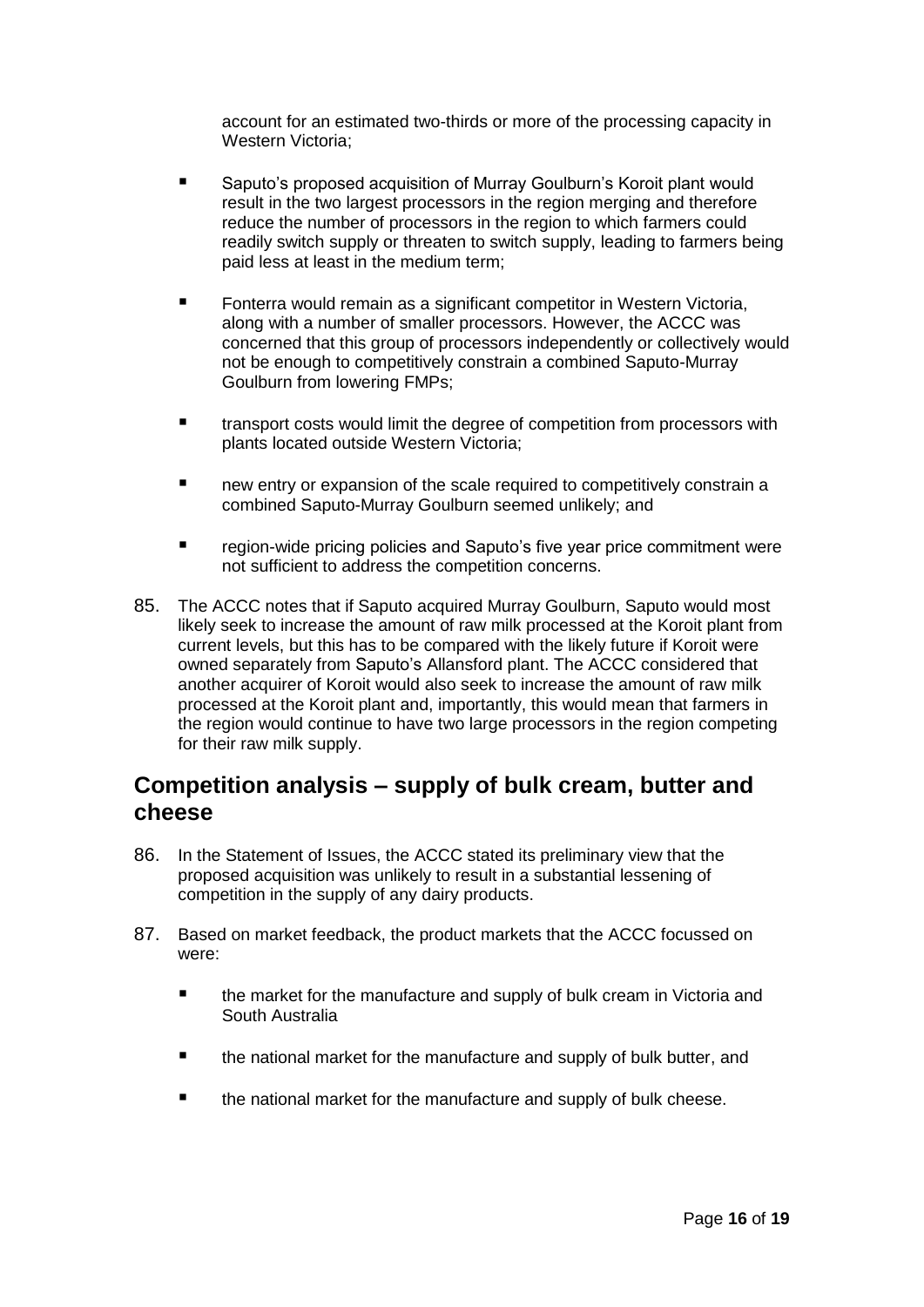- 88. During the ACCC's initial market inquiries, some customers raised concerns that the proposed acquisition may lessen competition in the supply of bulk cream, butter or cheese.
- 89. Some market participants noted that Murray Goulburn had, in the past, been a major supplier of bulk dairy products, in competition with Saputo.
- 90. However, many of the concerns raised by these market participants appeared to stem from existing market conditions, rather than the likely effects of the proposed acquisition. In particular:
	- changes in consumer preferences both in Australia and globally (for example, consumers choosing full fat milk over reduced fat) had led to increased demand for dairy fats. This in turn had led to decreased availability of bulk cream, bulk butter and bulk cheese as dairy processors used the fats from their raw milk in their generally more profitable, retail products (such as packaged cream or butter); and
	- some market participants also commented that Murray Goulburn's significantly reduced milk intake volumes (see 'Recent events in the dairy industry' above) had meant that its supply of bulk products had decreased significantly in recent years as it channelled its available milk volumes into its retail products. The milk volumes lost by Murray Goulburn had been diverted to other processors who had different product mixes.
- 91. The ACCC considered that after the proposed acquisition, there would be a number of alternate suppliers in each of the three bulk product markets identified above. Alternate domestic suppliers of some or all of these bulk dairy products included Fonterra and (to a lesser extent) Bega, Lion, Parmalat, Beston, Burra Foods, Freedom Foods and UDC. To the extent that these processors currently supply only the retail version of a product (e.g. they supply packaged cheese but not bulk cheese), it appears they could switch to supplying the bulk product relatively quickly and easily if the commercial returns justified it.
- 92. Further, in relation to bulk butter and cheese, the ACCC considered that actual or potential competition from imports of these products was likely to constrain the prices which Australian-based dairy processors charge. Imports of butter and cheese have been increasing and have already taken significant shares of bulk butter and bulk cheese markets. Although some market participants expressed a preference for Australian-made products, it appeared that imported products would be substitutable for the majority of customers.
- 93. A small number of bulk cream customers may also have some countervailing power to bypass dairy processors and invest in processing facilities to acquire raw milk (either directly from farmers or through brokers) to produce their own cream.
- 94. In light of these factors, the ACCC considered that the proposed acquisition was not likely to substantially lessen competition in the supply of any dairy product.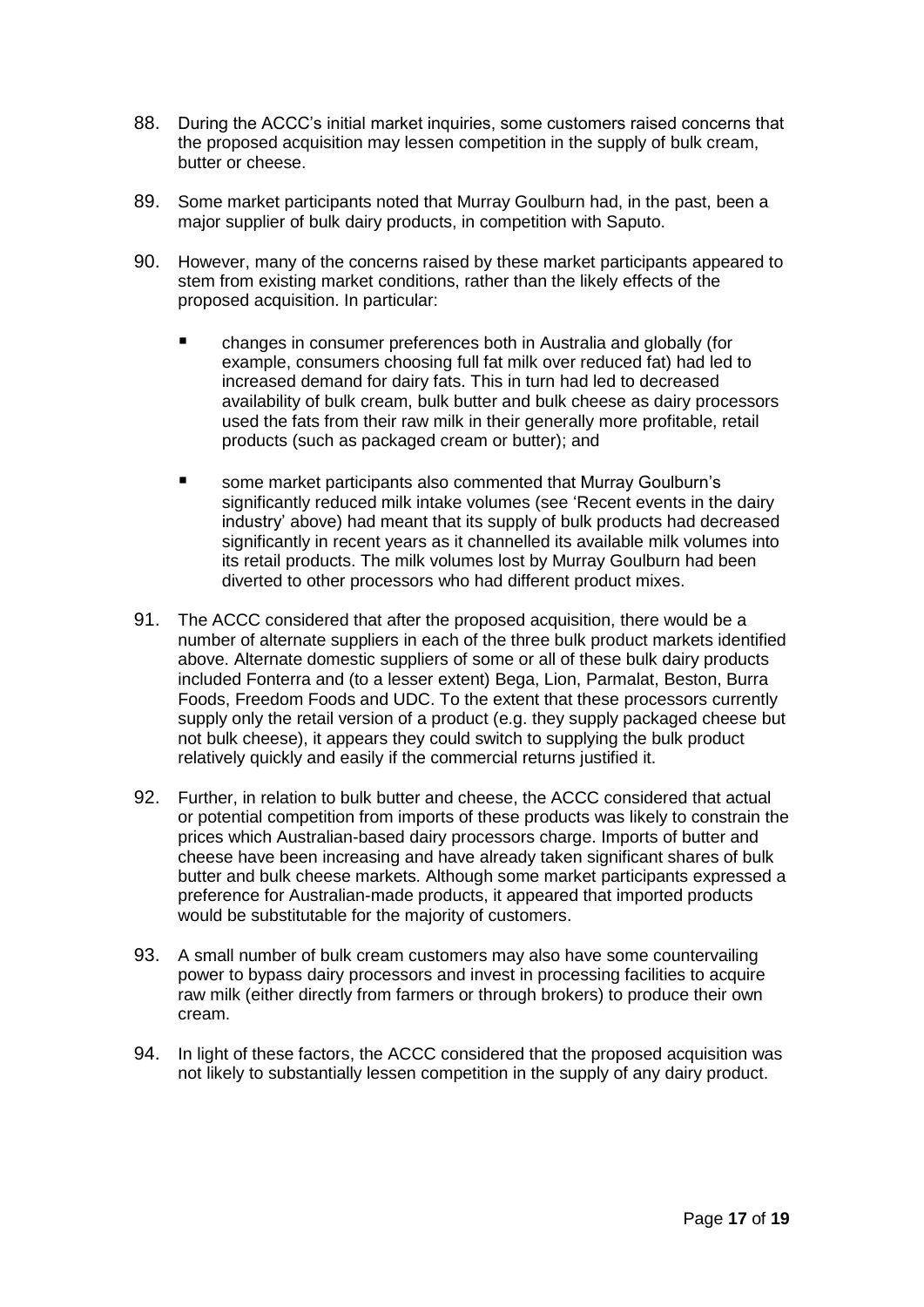# **Undertaking**

- 95. In order to address the ACCC's competition concerns, Saputo provided a court enforceable undertaking pursuant to section 87B of the Act to divest the Koroit dairy processing plant, and related assets and personnel, within a specified period to a purchaser to be approved by the ACCC.
- 96. The ACCC consulted widely on the undertaking, including with some potential purchasers of the Koroit plant, other processors and farmers.
- 97. Some farmers and farmer representative groups raised concerns with the ACCC about the proposed divestiture of the Koroit processing plant and stated their views that Saputo should be allowed to retain the plant, for a range of reasons, including a desire for stability and concerns as to the future purchaser. The ACCC acknowledges those views. However, the ACCC was concerned about the impact on competition as a result of the proposed acquisition and the likelihood that this could result in reduced FMPs, less favourable contractual terms or reduced non-price offers to farmers in Western Victoria.
- 98. Taking into account the results of the consultations, the ACCC concluded that Saputo's proposed divestiture of the Koroit processing plant addressed these concerns while allowing the broader Saputo-Murray Goulburn transaction to proceed.
- 99. The undertaking contains a number of requirements for Saputo, including:
	- to appoint an ACCC-approved independent manager to manage Koroit until it is sold to a purchaser approved by the ACCC
	- to provide certain transitional assistance to the approved purchaser, and
	- to provide for independent oversight of Saputo's compliance with its obligations in the undertaking.
- 100. The undertaking also requires Saputo to supply the Koroit plant with a guaranteed volume of raw milk for a specified period. The purpose of this obligation is to ensure that the approved purchaser has an initial minimum volume of milk to operate the Koroit plant and to allow for a sufficient period of time to enable the purchaser to establish itself and grow a farmer base. The ACCC expects that the approved purchaser will compete to acquire additional volumes of milk from farmers.
- 101. The divestiture of the Koroit plant largely removes the overlap between Saputo and Murray Goulburn in the acquisition of raw milk in Western Victoria and will allow for an alternative processor to compete in this region. On this basis, the ACCC considered that the undertaking addressed the ACCC's competition concerns arising from the proposed acquisition.
- 102. A copy of the undertaking is available on the ACCC mergers register and undertakings register.